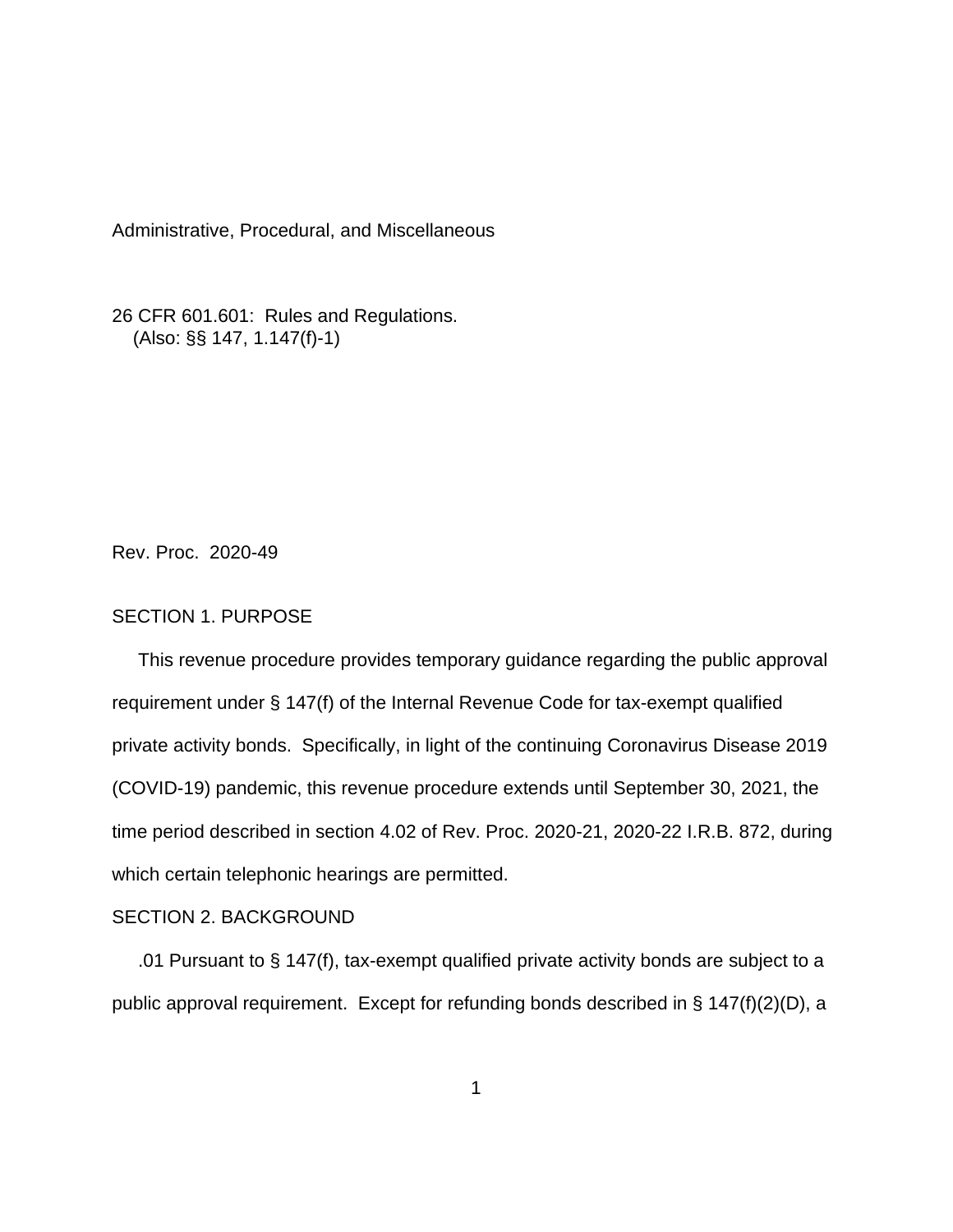bond issue must be approved by the governmental unit issuing the bonds (or on behalf of which such bonds are issued) and by the governmental unit having jurisdiction over the area in which any facility to be financed by the issue is located. Under § 147(f)(2)(B), an issue will be treated as having been approved by any governmental unit if the issue is approved by the applicable elective representative of the governmental unit after a public hearing following reasonable public notice, or by voter referendum of the governmental unit.

 .02 Section 1.147(f)-1(d)(1) of the Income Tax Regulations provides that public hearing means a forum providing a reasonable opportunity for interested individuals to express their views, orally or in writing, on the proposed issue of bonds and the location and nature of the proposed project to be financed. Section 1.147(f)-1(d)(2) provides that the public hearing must be held in a location that, based on the facts and circumstances, is convenient for residents of the approving governmental unit. The location is presumed convenient for residents of the governmental unit if it is located in the approving governmental unit's capital or seat of government. Further, if more than one governmental unit is required to hold a public hearing, the hearings may be combined as long as the combined hearing affords the residents of all of the participating governmental units a reasonable opportunity to be heard. The location of any combined hearing is presumed convenient for residents of each participating governmental unit if it is no farther than 100 miles from the seat of government of each participating governmental unit beyond whose geographic jurisdiction the hearing is conducted.

2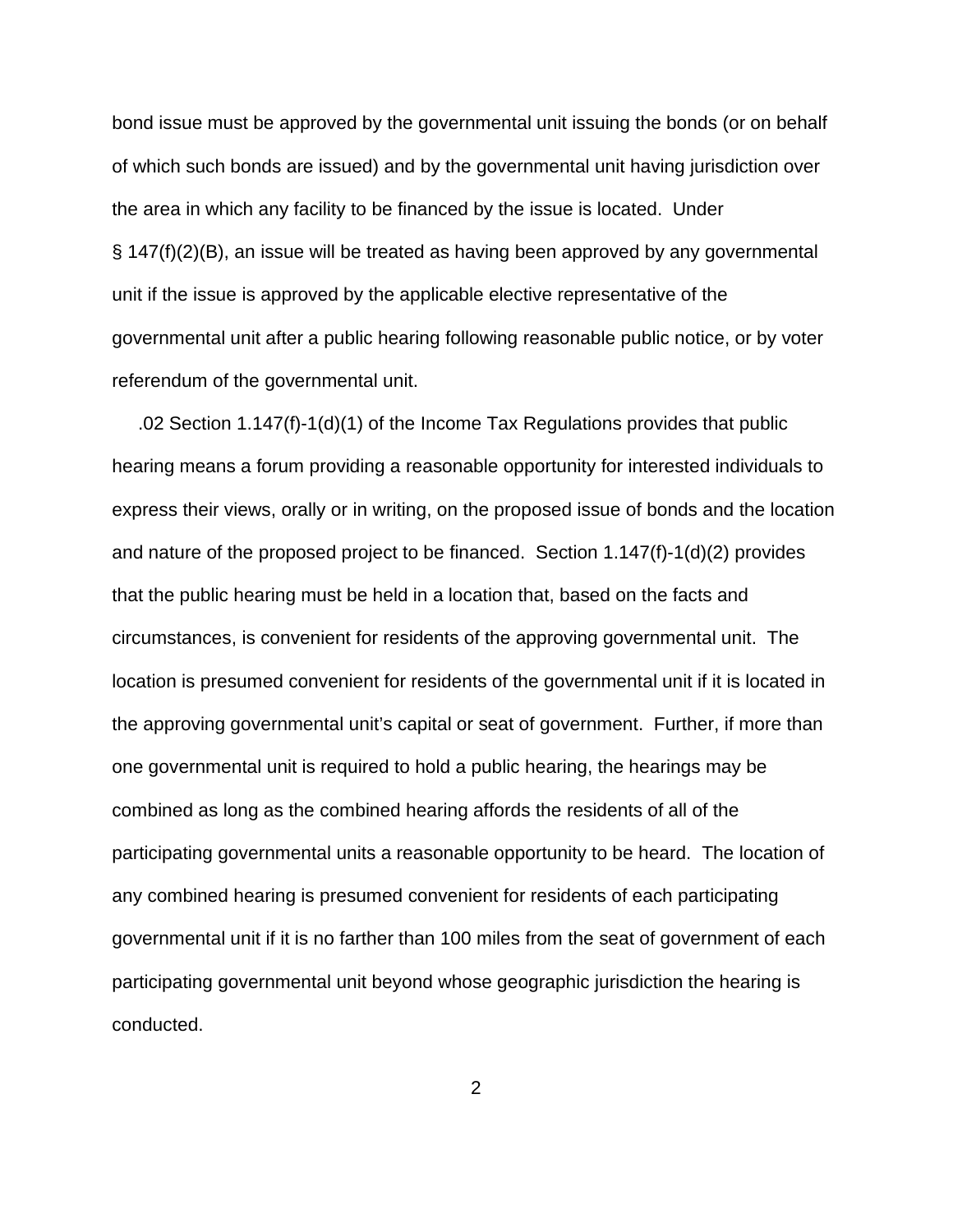.03 In light of the COVID-19 pandemic, state and local governmental units sought alternatives to in-person hearings held to meet the public approval requirement. In response to these concerns, Rev. Proc. 2020-21, effective May 4, 2020, provides temporary guidance regarding the public approval requirement under § 147(f). Rev. Proc. 2020-21 provides that for the period ending on December 31, 2020, hearings held by teleconference that are accessible to the residents of the approving governmental unit by calling a toll-free telephone number will be treated as held in a location that, based on the facts and circumstances, is convenient for residents of the approving governmental unit for purposes of § 1.147(f)-1(d)(2). The Department of the Treasury and the Internal Revenue Service have received several requests for extension of the time period set forth in section 4.02 of Rev. Proc. 2020-21. This revenue procedure extends that time period until September 30, 2021.

### SECTION 3. EXTENSION OF TIME PERIOD

 The period described in section 4.02 of Rev. Proc. 2020-21 is extended. Accordingly, section 4.02 of Rev. Proc. 2020-21 is modified as follows:

 .02 Time period. The period described in this section 4.02 is the period beginning on May 4, 2020, and ending on September 30, 2021.

# SECTION 4. EFFECT ON OTHER DOCUMENTS

This revenue procedure modifies section 4.02 of Rev. Proc. 2020-21.

#### SECTION 5. DRAFTING INFORMATION

 The principal authors of this revenue procedure are Johanna Som de Cerff and David White of the Office of Associate Chief Counsel (Financial Institutions & Products).